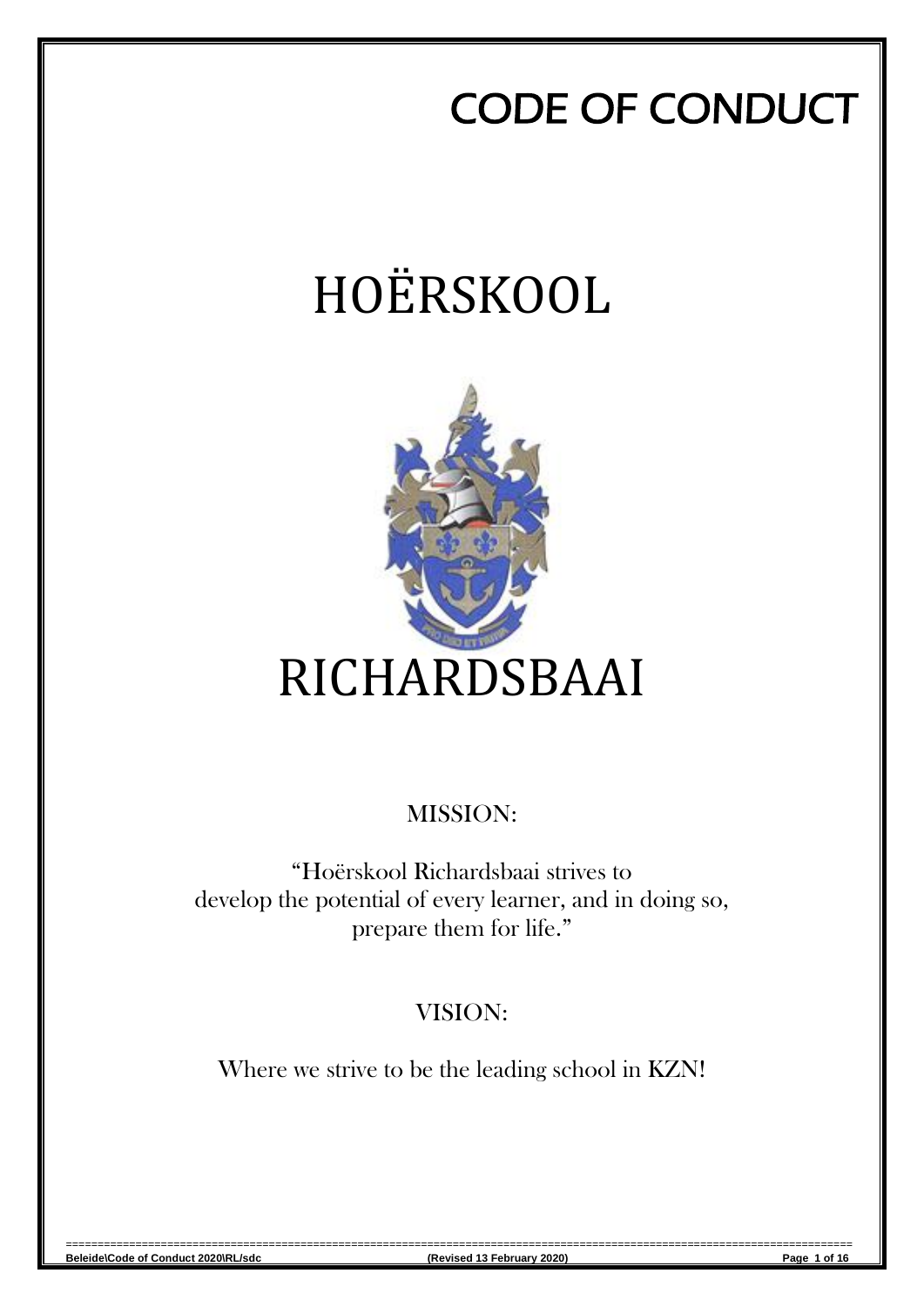#### **ACCORDING TO THE SA SCHOOLS ACT OF 1996 ARTICLE 8 THIS LEARNERS' CODE OF CONDUCT IS ACCEPTED BY THE GOVERNING BODY**

In order to fully benefit from this mission, learners are entitled to:

- 1. the preservation and extension of sound moral values and principles.
- 2. acquiring education of a high academic standard through the medium of Afrikaans or English.
- 3. the recognition of individuality, creation of a positive self-image and development as a holistic person in a diversity of cultures.
- 4. a safe and disciplined environment that promotes the learning process.

The learner thus has the responsibility to:

- 1. live according to sound moral values and principles.
- 2. approach his/her academic programme with devotion.
- 3. earn respect through his/her behaviour and develop his/her God given talents.
- 4. uphold the name of Hoërskool Richardsbaai wherever he/she may be, and
- 5. respect all members of staff.

#### **Any deviation of the rules in the Code of Conduct with regards to religion or culture must be applied for in writing to the Governing Body, including the relevant necessary documentation as proof.**

#### **1. SCHOOL UNIFORM**

Wearing of the prescribed school uniform is compulsory. All school uniform items and sportswear are supplied by the school's clothing shop. Contact person: Ms. Eleanor van Schalkwyk (072 439 7820). Untidy appearance of learners has a direct impact on school discipline. Inspection will be done regularly and learners who do not adhere to the directives of the school rules, can be put on yellow card detention.

| <b>GIRLS</b>                         | <b>SUMMER</b><br>(1 September to 30 April)                                                                                                                                                                                                                                                                                 | <b>WINTER</b><br>(1 May to 31 August)<br>Winter uniform corresponds with<br>summer uniform, <b>apart from:</b> |  |
|--------------------------------------|----------------------------------------------------------------------------------------------------------------------------------------------------------------------------------------------------------------------------------------------------------------------------------------------------------------------------|----------------------------------------------------------------------------------------------------------------|--|
| <b>Shirt</b>                         | A white short-sleeved <b>open neck</b> shirt, with school<br>badge neatly stitched to the pocket. The shirt may<br>not be oversized and must be neatly tucked into<br>the skirt at all times. A clean, neatly ironed shirt<br>must be worn every day. All buttons must be<br>sewn on neatly. Sleeves may not be rolled up. | White collar shirt with school tie. NOTE:<br>the top button of the shirt must be<br>fastened!                  |  |
| <b>Skirt</b>                         | A blue skirt is worn. The skirt should not be too narrow and may not be rolled up. Prevent<br>the skirt from lifting up in the front and the back. In a standing position, the skirt may not be<br>shorter than 4 cm above the knee.                                                                                       |                                                                                                                |  |
| <b>Socks</b>                         | Short white socks, folded over once (not rolled<br>$up)$ .                                                                                                                                                                                                                                                                 | Navy blue or blackmail pantyhose or<br>white socks. (No tights are allowed!)                                   |  |
| <b>Shoes</b>                         | Flat-heeled, black, girl's school shoes with a strap across the foot, or black lace-up shoes. No<br>excessive fashion footwear will be tolerated.                                                                                                                                                                          |                                                                                                                |  |
| <b>Foundation</b><br><b>Garments</b> | Wearing of foundation garments is compulsory.                                                                                                                                                                                                                                                                              |                                                                                                                |  |
| <b>Jersey</b>                        | Royal blue. Jerseys may not be tied around the<br>hips or draped over the shoulders, and sleeves<br>may not be rolled up. No oversized jerseys are<br>permitted.                                                                                                                                                           |                                                                                                                |  |
| <b>Blazer</b>                        | Blue, with school badge firmly stitched onto its<br>pocket. Only official school badges may be worn.                                                                                                                                                                                                                       | Same as for summer uniform.                                                                                    |  |
| <b>Performance</b><br><b>Blazers</b> | Learners earn the privilege to buy the jacket if they<br>achieve a place in the school's first sports teams.<br>Learners performing at cultural level (list of<br>achievements is available in the cultural policy)<br>receive the same privilege.                                                                         | Only badges relating to the school may<br>be worn.                                                             |  |
| <b>Pull Over</b>                     | Blue, not over-sized, with embroidered school<br>badge.                                                                                                                                                                                                                                                                    |                                                                                                                |  |
| <b>Scarf</b>                         |                                                                                                                                                                                                                                                                                                                            | Gr. 12 (white) and rest of school (blue)<br>can be ordered from financial office.                              |  |
| <b>Trousers</b>                      | Grey lady's trousers with a zip on the hip may be worn throughout the year. The trousers are<br>available at the school's clothing shop.                                                                                                                                                                                   |                                                                                                                |  |
| <b>Name Tags</b>                     | At the beginning of their Gr.8 year, learners receive a name tag which must be worn every<br>day. Should a learner lose the name tag, a new one must be purchased at R50,00                                                                                                                                                |                                                                                                                |  |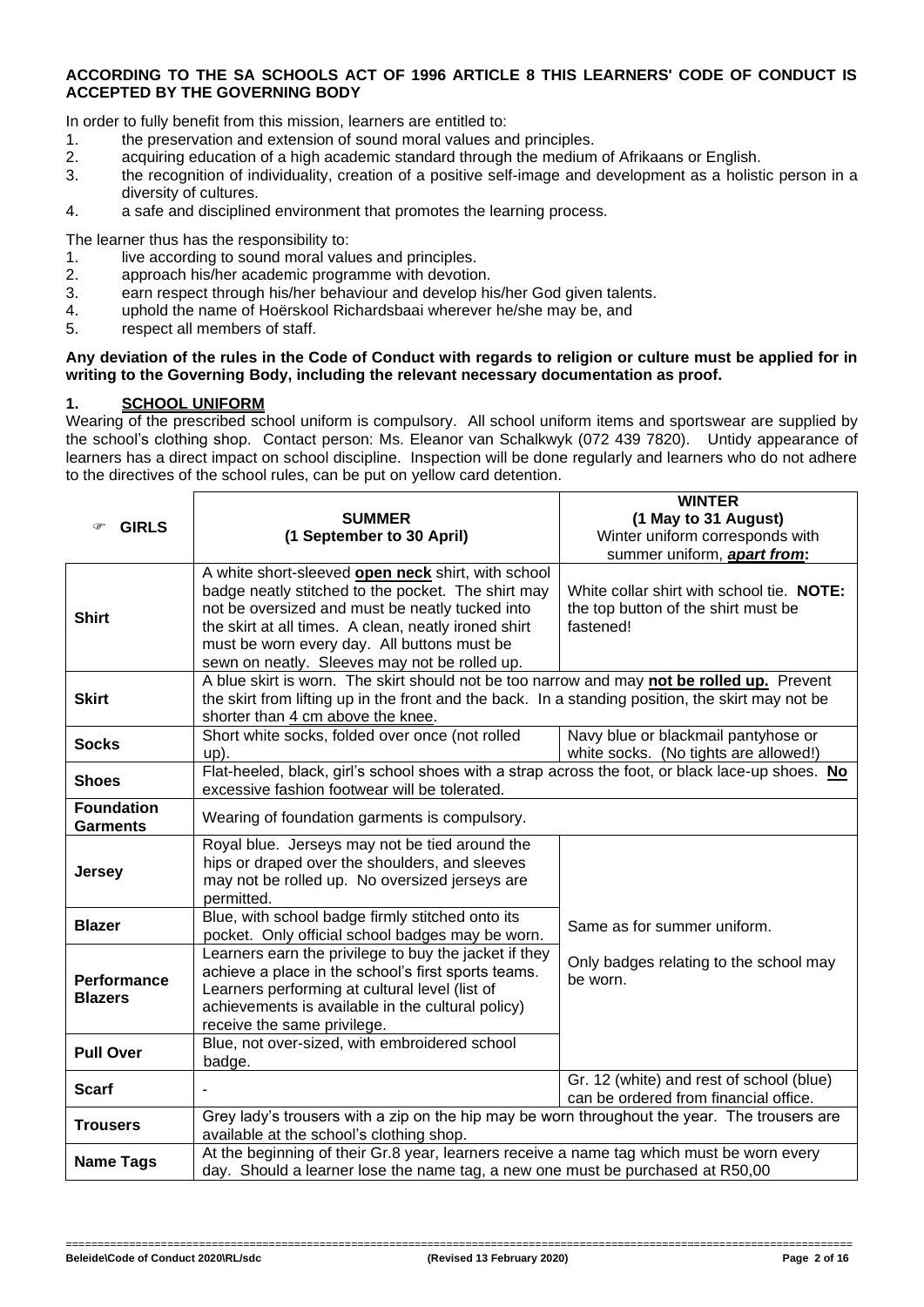| <b>BOYS</b>                          | <b>SUMMER</b>                                                                                                                                                                                                                                                                                                                                                                                                                                                                      | <b>WINTER</b><br>(1 May to 31 August)                                             |  |  |
|--------------------------------------|------------------------------------------------------------------------------------------------------------------------------------------------------------------------------------------------------------------------------------------------------------------------------------------------------------------------------------------------------------------------------------------------------------------------------------------------------------------------------------|-----------------------------------------------------------------------------------|--|--|
|                                      | (1 September to 30 April)                                                                                                                                                                                                                                                                                                                                                                                                                                                          | Winter uniform corresponds with<br>summer uniform, apart from:                    |  |  |
| <b>Shirt</b>                         | White, short sleeved, <b>open-neck</b> shirt with school<br>badge neatly sewn onto its pocket. (If shirt does<br>not have a badge, a school tie must be worn.)<br>The shirt may not be oversized and must be<br>tucked into the trousers at all times. Wearing of<br>White collar shirt with school tie.<br>any T-shirt under the school shirt is not<br>allowed. White vests may be worn. Sleeves may<br>not be rolled up. Shirts may only have one pocket,<br>and no epaulettes. |                                                                                   |  |  |
| <b>Trousers</b>                      | Grey, long or short. Trouser legs may not be tapered down and the hem must touch the shoe.<br>Under no circumstances may the trousers hang loosely around the hips or drag on the<br>ground! Underwear may not be exposed.                                                                                                                                                                                                                                                         |                                                                                   |  |  |
| <b>Belts</b>                         | Wearing of belts is compulsory. (Colour: only black permitted). No fancy or ornamental<br>buckles are allowed.                                                                                                                                                                                                                                                                                                                                                                     |                                                                                   |  |  |
| <b>Socks</b>                         | Grey socks. Long grey fold-over socks must be worn with grey shorts, and grey anklets with<br>long grey trousers. No secret socks are allowed.                                                                                                                                                                                                                                                                                                                                     |                                                                                   |  |  |
| <b>Shoes</b>                         | Black shoes, but no excessive fashion wear. Shoes must be tied with laces.                                                                                                                                                                                                                                                                                                                                                                                                         |                                                                                   |  |  |
| <b>Jersey</b>                        | Royal blue. Jerseys may not be tied around the<br>hips or draped over the shoulders, and sleeves<br>may not be rolled up. No oversized jerseys are<br>permitted.                                                                                                                                                                                                                                                                                                                   |                                                                                   |  |  |
| <b>Blazer</b>                        | Blue, with school badge firmly stitched onto<br>pocket.                                                                                                                                                                                                                                                                                                                                                                                                                            | Same as for summer uniform.                                                       |  |  |
| <b>Performance</b><br><b>Blazers</b> | Learners earn the privilege to buy the jacket if they<br>Only badges relating to the school may<br>achieve a place in the school's first sports teams.<br>be worn.<br>Learners performing at cultural level (list of<br>achievements is available in the cultural policy)<br>receive the same privilege.                                                                                                                                                                           |                                                                                   |  |  |
| <b>Pull Over</b>                     | Blue, not over-sized, with embroidered<br>school badge.                                                                                                                                                                                                                                                                                                                                                                                                                            |                                                                                   |  |  |
| <b>Scarf</b>                         |                                                                                                                                                                                                                                                                                                                                                                                                                                                                                    | Gr. 12 (white) and rest of school (blue)<br>can be ordered from financial office. |  |  |
| <b>Name Tags</b>                     | At the beginning of their Gr.8 year, learners receive a name tag which must be worn every<br>day. Should a learner lose the name tag, a new one must be purchased at R50,00.                                                                                                                                                                                                                                                                                                       |                                                                                   |  |  |

#### **SPORTSWEAR**

Learners attending sport events (home or away), should at all times be dressed in school uniform or full school tracksuit. Within 15 minutes of finishing a match, learners must be dressed in school uniform or full school tracksuit. Learners making use of the bus must be dressed in school uniform or full school tracksuit. For jewellery, the same rules apply as to school uniform.

| <b>Swimming</b>                                           | Blue or black swimming costume (Girls - full costume)                                                                                                                                                                                                                                                                                                                                                                                                                                                                                                                                                                               |  |
|-----------------------------------------------------------|-------------------------------------------------------------------------------------------------------------------------------------------------------------------------------------------------------------------------------------------------------------------------------------------------------------------------------------------------------------------------------------------------------------------------------------------------------------------------------------------------------------------------------------------------------------------------------------------------------------------------------------|--|
| <b>Rugby</b><br><b>Netball</b><br>Hockey<br><b>Soccer</b> | Sport wear, as indicated in the Sport Policy can be purchased at school when a team's<br>money is paid in full. The clothes will be purchased by the school. Should a team be<br>sponsored, the sponsor should pay such money into the school's account to place the orders.                                                                                                                                                                                                                                                                                                                                                        |  |
| <b>Tennis</b>                                             | White/blue shorts or skirt, sports shirt, white socks and tackies.                                                                                                                                                                                                                                                                                                                                                                                                                                                                                                                                                                  |  |
| <b>Cricket</b>                                            | White/cream cricket shirt or white golf shirt, white tackies or cricket shoes, white socks,<br>White hat.                                                                                                                                                                                                                                                                                                                                                                                                                                                                                                                           |  |
| <b>Official</b><br><b>Sportswear</b>                      | Official sportswear is available from the school's clothing shop. Learners must change into<br>their PT-clothes in the PHED periods. After PHED period, learners have to change back into<br>full school uniform. Learners are under no circumstances allowed to wear their PT clothes to<br>school instead of their school uniform. A school jersey or tracksuit top may be worn with the<br>official sportswear. Learners may only wear predominantly WHITE tackies with white laces or<br>predominantly BLACK tackies with black laces and white sport socks with sportswear. NO<br>sport sandals or 'secret socks' are allowed. |  |
| <b>School</b>                                             | Can be bought as a set (pants and top) from the school. Learners may wear tracksuit tops to                                                                                                                                                                                                                                                                                                                                                                                                                                                                                                                                         |  |
| tracksuit                                                 | school during summer and winter. A full tracksuit may be worn to sport events.                                                                                                                                                                                                                                                                                                                                                                                                                                                                                                                                                      |  |
| <b>House T-Shirts</b>                                     | Only the official House T-Shirt may be worn at functions as approved by the Principal.                                                                                                                                                                                                                                                                                                                                                                                                                                                                                                                                              |  |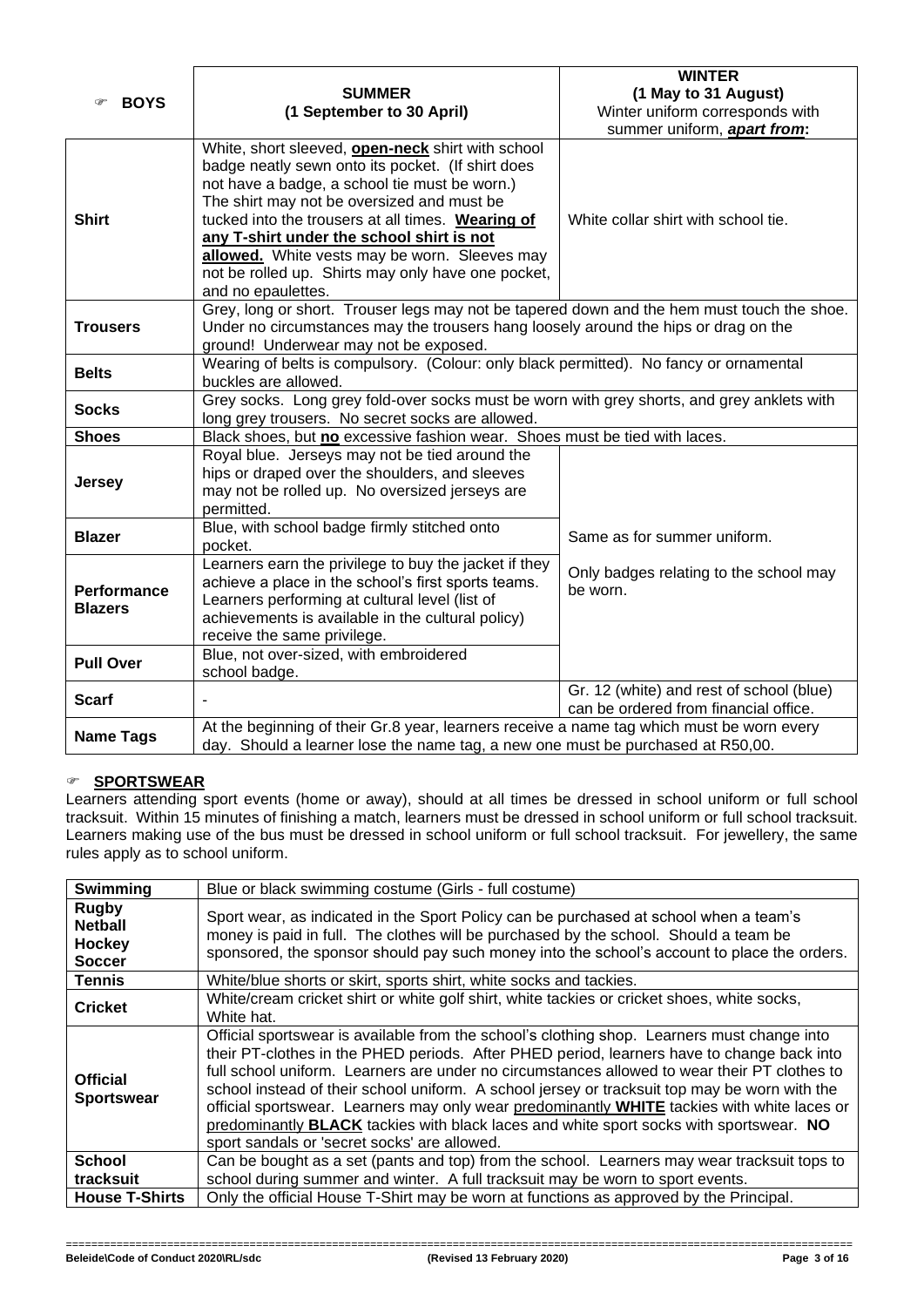#### **CIVVY-DAYS**

|             | $MAX$                                                                                                                                                                  | MAY NOT                                                                                                                                                                                                                                   |  |
|-------------|------------------------------------------------------------------------------------------------------------------------------------------------------------------------|-------------------------------------------------------------------------------------------------------------------------------------------------------------------------------------------------------------------------------------------|--|
| Girls       | wear any jewellery apart from nose, lip<br>4<br>and eyebrow rings<br>wear light make-up<br>4<br>wear hair loose<br>wear nail polish<br>wear skirts 6 cm above the knee | wear low neck lines<br>d.<br>wear hot pants<br>4<br>wear ski-pants<br>4<br>no "spaghetti" tops<br>wear clothes that expose the tummy or waist<br>come to school without shoes<br>wear slippers<br>wear shorts<br>÷<br>wear cap/hat/beanie |  |
| <b>Boys</b> | wear necklace and bracelet                                                                                                                                             | wear nose, lip, ear and eyebrow rings<br>wear cap/hat/beanie<br>wear make-up<br>wear vests<br>wear trousers so low that underwear is exposed come to<br>school without shoes                                                              |  |

#### **NEWCOMERS AND SCHOOL UNIFORM**

Because learners regard it an honour to wear school uniform, grade 8 learners are only allowed to wear their school uniform after their Rookie Concert. Newcomers enrolling during the course of the year will be given a **two week** period of grace to acquire the proper school uniform. Alternative arrangements can be made with the school principal if necessary.

#### **INCORRECT SCHOOL UNIFORM**

If a learner is not wearing the correct school uniform due to any circumstances, he/she must report to the grade mentor or the staff member on duty at the gate, at the start of the day, **with a letter from the parent**. If not, he/she could face disciplinary action. A learner with an injured foot or ankle, must wear a school shoe on the healthy foot. Learners may only wear school colours or honours that they have personally qualified for, on the school blazer.

#### **COLOURS**

Only one (1) scroll per achievement may be worn on the blazer e.g. not two (2) half colour scrolls for athletics, etc. Scrolls may only be sewn onto the blazer **after** the relevant prize giving.

#### **SCHOOL UNIFORM DURING EXAM TIMES**

It is compulsory for learners to wear official school uniform during Exam times (sportswear/tracksuits are not allowed).

#### **SCHOOL UNIFORM OUTSIDE SCHOOL PREMISES**

If a learner wears his/her school uniform after school, it should be complete and according to the school rules at all times.

#### **SCHOOL UNIFORM AT SCHOOL FUNCTIONS**

School uniform is to be worn at official school functions and other occasions as determined by the school. Boys are expected to wear long trousers at official functions, e.g. prize givings.

#### **EXCEPTIONS**

**Every Friday** learners may wear ties, tracksuit tops (hoodies excluded) or blazers of representative teams that they have been selected for.

#### **JEWELLERY**

**Girls: Only** a neat watch (no SMART watches) & Medic-alert bracelet or chain.

**Only** gold/silver studs (with a maximum diameter of 4 mm) are allowed in the earlobe. No other earrings are allowed.

Piercing of ears must be done during July or December holidays.

**Boys: Only** a neat watch (no SMART watches) & Medic-alert bracelet or chain.

**Permission from the school principal is required for all other jewellery RE cultural or religious concerns.**

#### **NAILS AND MAKE-UP**

**Girls: No** make-up is allowed. **No** lip gloss or coloured lip-ice. Nails must be short and may not protrude past the finger tips. No nail polish, irrespective of colour. **Boys:** Nails must be short, clean and neat.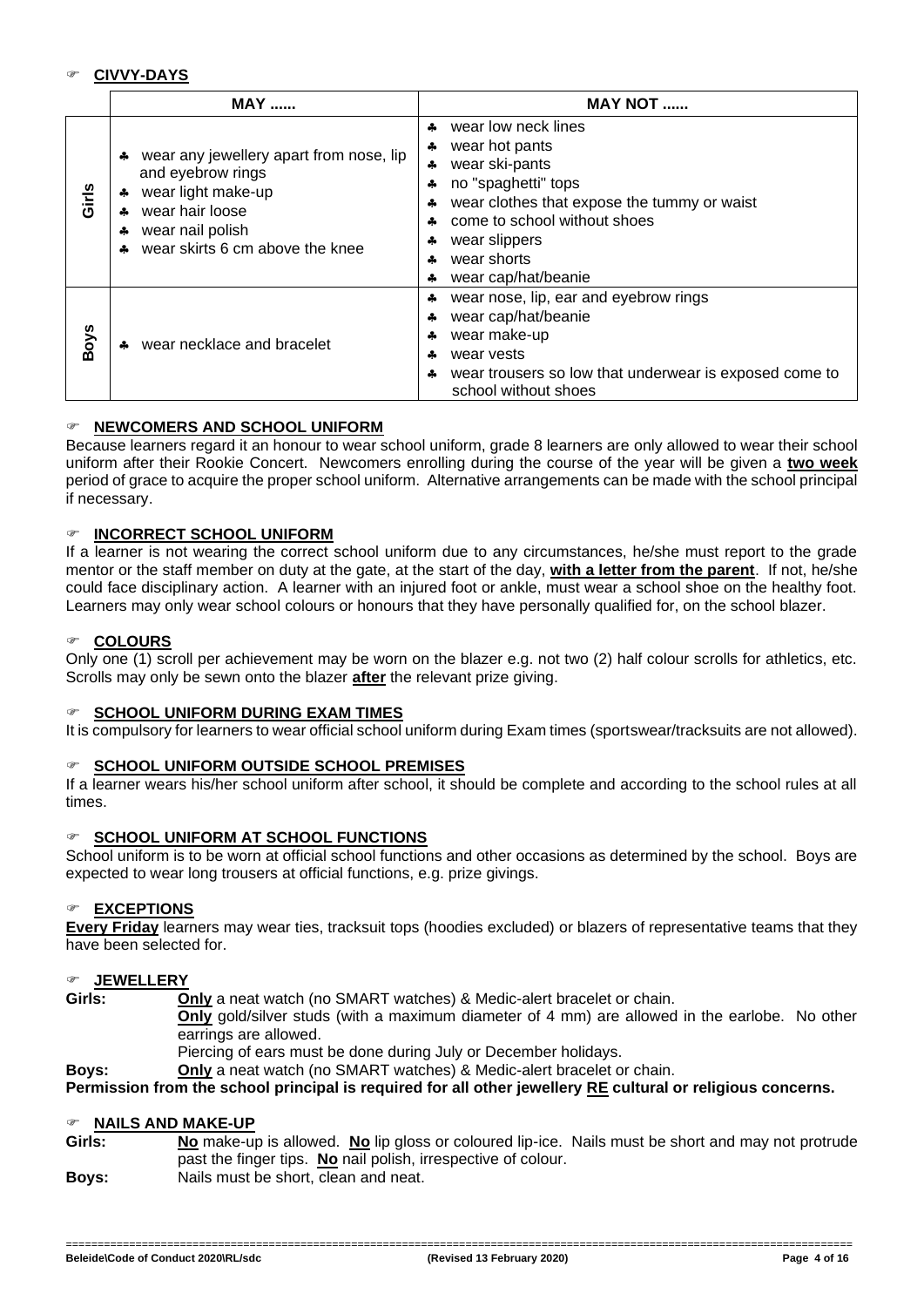#### **CONTACT LENSES**

Contact lenses with patterns may not be worn.

#### **TATTOOS**

Tattoos are strongly discouraged and may **NOT** be visible when wearing the school uniform.

#### **HAIRSTYLES**

**Girls:** Hair must always be clean and neat and must comply with the following directives at all times:

- hair hanging over the collar must be tied up;
- **\*** fringe must be neat, short or fastened away from the eyes;
- **\*** hair may not hang over the evebrows:
- only blue or white ribbons allowed;
- only blue, black or brown elastics, scrunchies allowed;
- \* white, black or brown hair bands are allowed;
- \* no "steps" allowed;
- \* no strings/wisps of hair allowed;
- \* no thin "pigs' tails";
- \* no excessive hairstyles or colours;
- \* no decorative or ornamental clips/clasps;
- \* no gel:
- \* no "Rasta" look allowed;
- \* no parting may be shorn into the hair.
- The only extensions that will be allowed are neat, short extensions (not touching the collar) with corn rolls in the natural hair colour.

**Boys:** Hair must always be short, clean and neat and must comply with the following directives at all times:

- \* with the head up straight in a normal sitting/standing position, the hair may not touch the shirt collar;
- hair may not be cut in steps or undercuts:
- sides: the hair may not touch the ears when combed down;
- **\*** fringe must be combed down;
- hair at the top of the head may not be longer than 5 cm;
- **\*** hair must be combed in such a way that it does not stand up straight;
- hair may not be coloured or bleached. If this rule is contravened, parents will be expected to have the original colour restored at their cost;
- \* no "pigs' tails";
- \* no beads may be worn in the hair, no dreadlocks, plaits or waves; and no paths may be shaven onto the head;
- \* sideburns may not protrude past the middle of the ear;
- Learners must be clean shaven at all times; (Learners disobeying these rules, will be required to shave at school);
- A Hair on the side of the head may not be shaven/cut shorter than the no. 3 hair clipper;
- \* no man-buns are allowed;

#### *If there is any uncertainty as to the appearance rules, the final decision will be made by the principal.*

#### **EXCEPTIONS:**

Any deviation from the above mentioned on the grounds of religion or culture will be considered on special request. **ACTION WITH REGARDS TO APPEARANCE:**

| No action after inspection or warning | RED CARDI           |
|---------------------------------------|---------------------|
| Any inadmissible jewellery            | <b>RED CARD</b>     |
| Neglect to wear name tag              | <b>YELLOW CARDI</b> |
|                                       |                     |

#### **2. SCHOOL BAGS**

2.1 Parents/Guardians must supply learner with a sturdy school bag that will protect text books and exercise books sufficiently.

| 2.2 | No offensive graffiti is allowed on school bags. |
|-----|--------------------------------------------------|
|     | <b>ACTION:</b>                                   |

#### Offensive graffiti **YELLOW CARD CONSIDERITY CONSIDERITY CONSIDERITY CONSIDERITY OF A STATE OF A STATE OF A STATE OF A STATE OF A STATE OF A STATE OF A STATE OF A STATE OF A STATE OF A STATE OF A STATE OF A STATE OF A STA**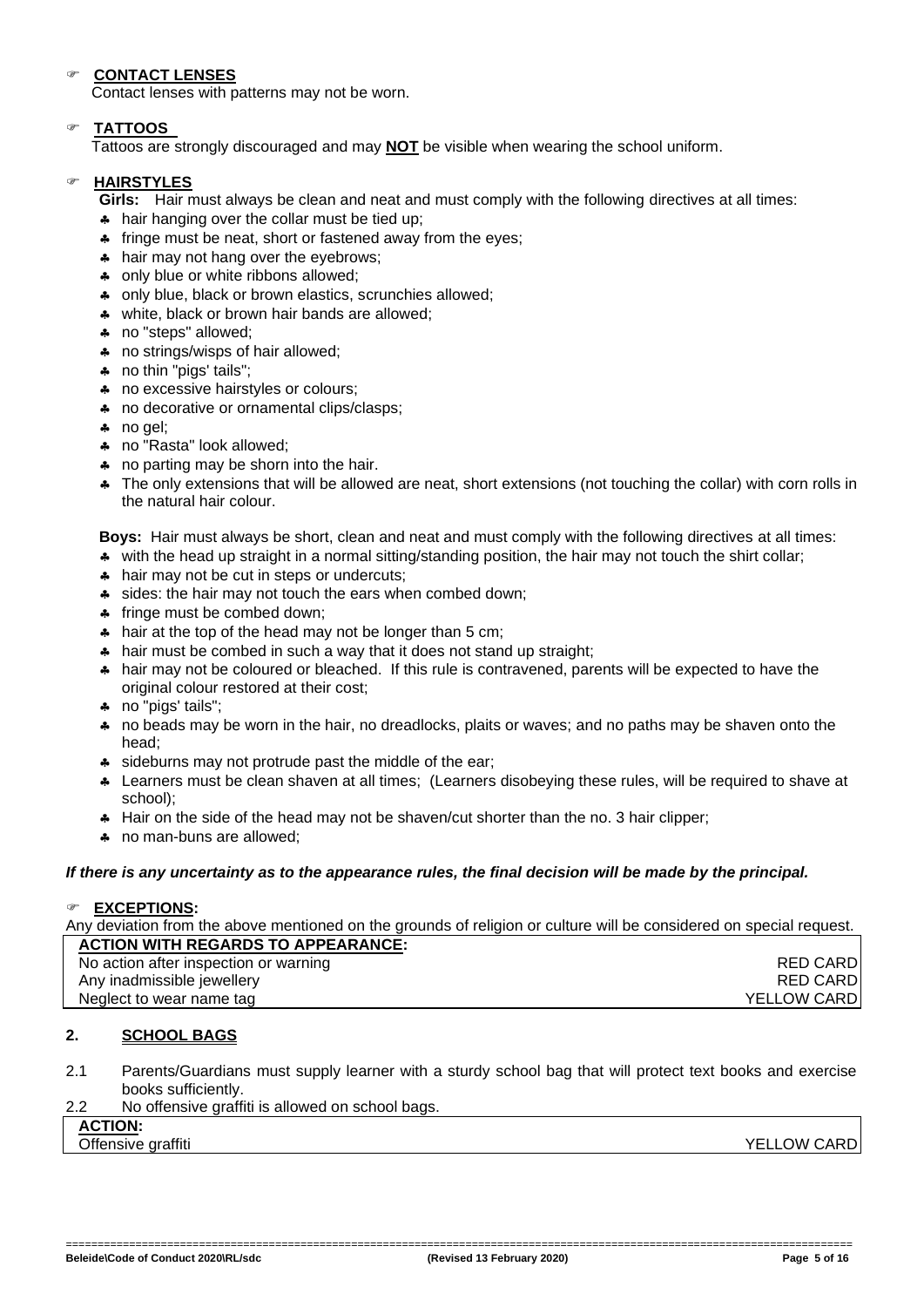#### **3. DAILY ROUTINE**

### 3.1 **TRANSPORT AND ARRIVAL AT SCHOOL**

- Learners are accepted at the school with the understanding that they will make use of their own transport to and from school, as well as for extra-mural activities. Learners must be collected from school on time.
- 3.1.2 **Learners who enter the school premises before 07:00, do so at their own risk.**
- 3.1.3 All learners must be at school by 07:25. Late-comers must report to/at the office together with their parents, so that the parents can sign them in.
- 3.1.4 Learners who are dropped off by bus or by car in front of the school, must enter the school premises through the pedestrian gate. No learner is to be dropped off inside the school premises. As soon as a learner is dropped off, he/she must enter the premises.
- 3.1.5 No learner may enter a classroom before the first bell has gone.
- 3.1.6 No learner or pedestrian may use the delivery gate or staff gate to enter/exit school premises.

#### **ACTION AGAINST OFFENCE::**

**Penalty for late arrival CONFIDENTIAL CONFIDENT CONFIDENT CONFIDENT CONFIDENT CONFIDENT CONFIDENTIAL CONFIDENT** 

### 3.2 **BEHAVIOUR ON BUSES**

- Travel in school uniform
- 3.2.2 Remain seated at all times.
- 3.2.3 Arrive at school at least 15 minutes before scheduled departure time.
- 3.2.4 Do not litter in the bus.
- 3.2.5 No objects/litter may be thrown out of the windows.
- 3.2.6 Do not disturb bus driver, or divert his attention.

#### 3.2.7 All school rules apply on the bus.

#### **ACTION AGAINST OFFENCE::**

### Behaviour on bus **RED CARD / DISCIPLINARY HEARING**

#### 3.3 **ASSEMBLY IN THE SCHOOL HALL**

- 3.3.1 It is compulsory for all learners to attend assembly in the school hall.
- 3.3.2 Learners must behave appropriately.
- 3.3.3 Any deviation from the above on religious grounds will be considered on special request.

#### **ACTION AGAINST OFFENCE:**

| Assembly truancy | <b>RED CARD</b> |
|------------------|-----------------|

**Inappropriate behaviour RED CARD** 

### 3.4 **CLASS PERIODS / GENERAL**

- 3.4.1 Homework books / diaries are **compulsory** for Gr. 8 and 9 learners
- 3.4.2 Late-comers must report at the office so that the absenteeism list can be adjusted accordingly. (See 3.1.4)
- 3.4.3 If a learner is absent for 3 or more consecutive days, a doctor's note must be handed in.
- 3.4.4 A telephone call is appreciated in case of absenteeism, but a letter from the parent is also required when the learner comes back to school.
- 3.4.5 Behaviour in class must be of such a nature that the lesson/learning process is not disrupted, and other learners are not disturbed, e.g. no borrowing of calculators, text books, drawing instruments, etc.
- 3.4.6 A learner may not leave the classroom during a lesson without proof of permission from the teacher.
- 3.4.7 If a learner has to leave the classroom, another pupil (indicated by the teacher) has to accompany the learner. Strict records must be kept by the teacher which will be entered into the data system of the school.
- 3.4.8 A learner must attend classes as indicated on his/her timetable. Being absent for a lesson (e.g. truancy) is a serious offence and is followed up by the grade mentor.
- 3.4.9 The use of correction fluids is prohibited: These products are banned to stop graffiti and to promote full and complete answers in academic work. The National Senior Certificate Examination Regulations prohibit the use of correction fluids.

#### **ABSENTEEISM**

- If learners walk to school and is absent on a specific day, the parents should inform the school about the absenteeism before 07:20
- Should a learner be absent from school, then such a learner may not participate in any sport or cultural activities on that same day. Should a learner be absent on a Friday, they may not participate in sport or cultural activities on the Saturday thereafter.

#### **ACTION AGAINST OFFENCE:**

Class truancy and school truancy **RED CARD** Late for class **YELLOW CARD** Cell phones, MP3's, I-pods, portable speakers and/or earphones Any offence : RED CARD Spreading news that can damage the school's name and character on social media DISCIPLINARY HEARING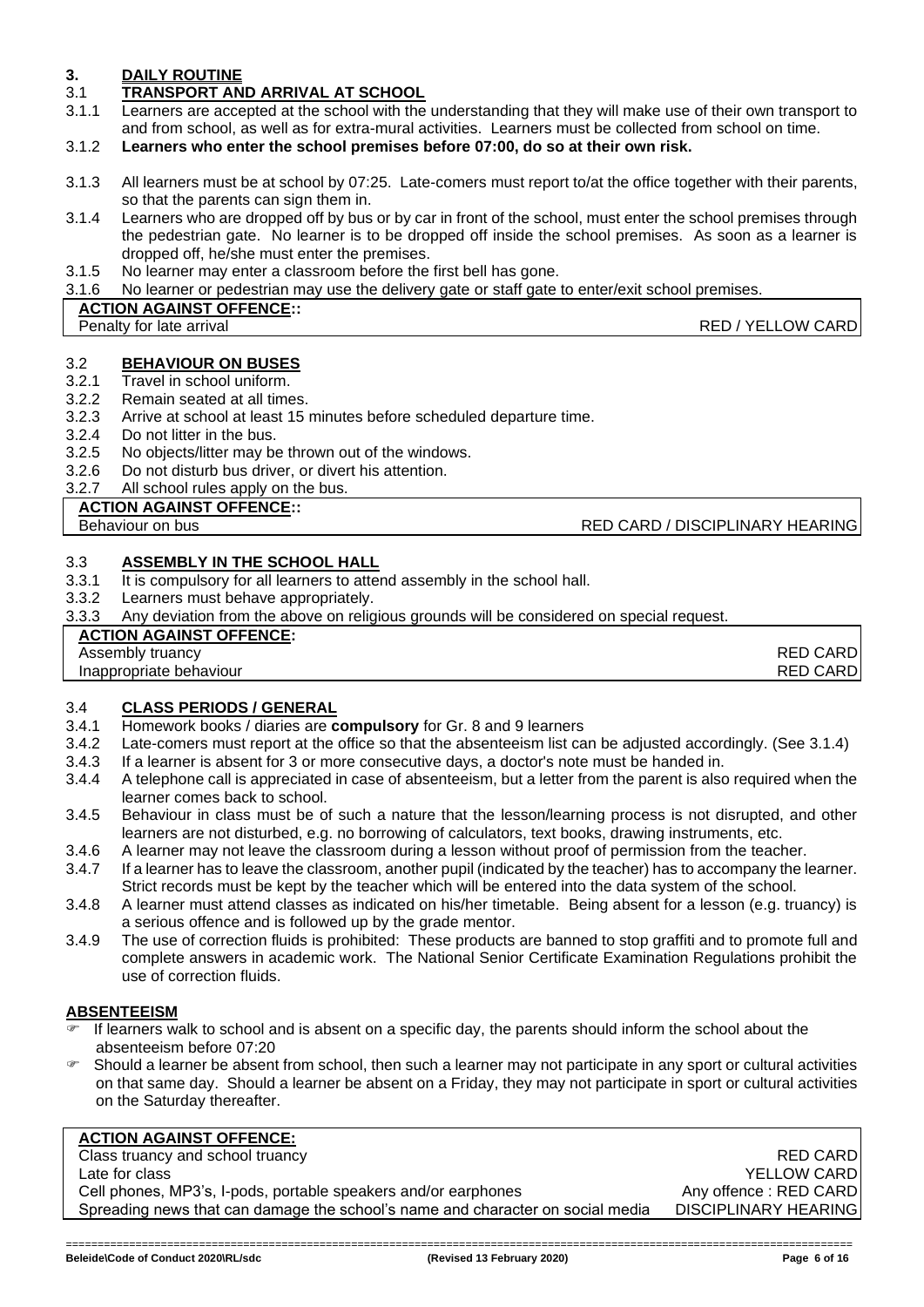#### **MATRIC FAREWELL**

 Attendance of this feature is a privilege that can be forfeited by late submission of assignments and/or poor school attendance. If a learner is absent from the school for more than 10 days without the submission of a doctor's letter, the privilege may be forfeited. Matric boys have permission to grow their hair **TWO WEEKS** before the Matric Farewell. **NO BEARDS** are allowed! Matric girls also have permission to grow their nails **TWO WEEKS** before the Matric Farewell.

#### **CELL PHONE POLICY**

For purposes of this code of conduct, cell phones include MP3's, I-pods, portable loudspeakers and other similar devices.

#### **PURPOSE:**

- In order to create an environment that is conducive to teaching and learning, cell phones are strongly discouraged – therefore **NO** phones may be in a learner's possession during class. Phones must be handed in at the subject teacher at the beginning of the lesson and collected at the end of the lesson.
- To remove irregularities like truancy, pornography, contact on social media e.g. Facebook, Twitter, etc. inciting/provoking fights, etc. with the aim of recording this, organizing of unlawful activities, theft of cell phones, etc.
- No cell phone may be used to defame the name of the school on social media, e.g. on Facebook, Twitter, Whatsapp or similar social media. Serious action will be taken against offenders.
- Learners may not plug their cell phones, MP3's, I-pods into portable loudspeakers in order to increase the volume.
- If a learner brings a cell phone to school in spite of the above, the learner and his/her parents must take note that this will be at the learner's **own risk**, and that the school and staff members will accept no responsibility. No academic time will be wasted on the following up of cell phone theft. Parents are advised to open a docket at the S.A.P.S.
- $\blacktriangleright$  If a learner is found to be in possession of a cell phone during and exam/test, the learner will get 0 (zero) for the paper concerned.

#### 3.5 **BREAKS/BEFORE & AFTER THE OFFICIAL SCHOOL DAY**

#### *Refer to "ANNEXURE A CIRCULAR 03/15 Absenteeism & Late-coming" added afterwards*

- 3.5.1 Learners may not leave the school premises during breaks.
- 3.5.2 Learners may not entertain friends from outside the school during breaks.
- 3.5.3 Parents/Guardians who need to see their children, must organize this through the office.
- 3.5.4 Any deliveries (assignments, keys, stationery, etc.) will only be handed over to learners **during breaks**.
- 3.5.5 No visitors are allowed unless they have reported to the office and received a Visitors Card.
- 3.5.6 Classrooms are off limits for learners during breaks. In case of rain, learners are allowed on the ground floor corridors.
- 3.5.7 The following places on the school premises are prohibited during breaks as well as before/after school:
	- Classrooms (unless accompanied by a teacher)
	- \* Top storeys of buildings
	- \* Staff parking area
	- \* Bicycle shed
	- Tennis courts, B-hockey field and rugby fields (except up to the halfway line on the B-field)
	- \* LO change rooms
	- **\*** Technical block
	- \* Foyer and school hall
	- **\*** Team Teaching Hall (unless a meeting has been convened there)
	- \* Staffroom and office corridor
	- **4** Learners may only use allocated bathrooms and the area
	- **Bathrooms / Ablution facilities of other grades**
	- The area between the middle of B field and the factotum's house
	- A-rugby field
- 3.5.8 Learners are not to congregate in bathrooms in the vicinity around the delivery gates.
- 3.5.9 Learners must go to their classrooms immediately once the bell has gone at the end of break.
- 3.5.10 Bathrooms must be left tidy and clean. Toilet paper may not be wasted. Any breakages must be reported at reception.
- 3.5.11 Learners may not litter.
- 3.5.12 Grades are allocated a specific block/area in which they can have their lunch and socialize during breaks. Inspection of these block's cleanliness will be done by the Principal or his delegate on a Thursday. If a block is untidy, the specific grade will have to stay until 14:15 after school on a Friday to clean the grounds. Parents will be notified via text message on a Thursday if their child/children should stay behind on the Friday after school.
- 3.5.13 Even though a learner failed a year, he/she must remain on their academic block during break time. The only exception is for Gr. 11's that failed – they are allowed in the Gr. 12 quad.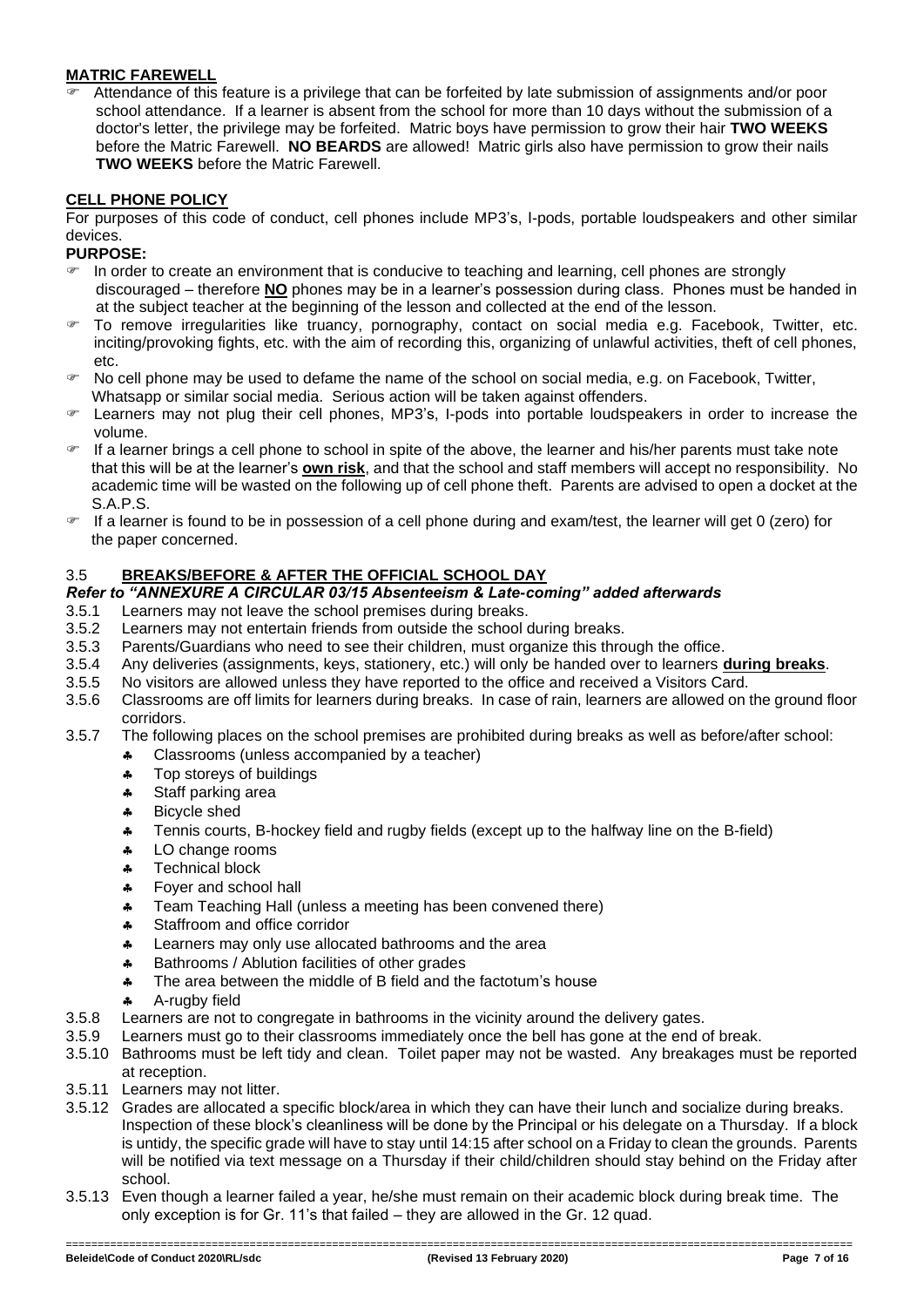- 3.5.14 Allocated staff members and prefects are on duty to supervise during breaks. Report any problems to them.
- 3.5.15 No ballgames are permitted among school buildings. Learners who want to play rugby, soccer or any other ballgames, may **only** do so on the B-field up to the half-line for this purpose.
- 3.5.16 All school rules regarding dress and behaviour apply while learners are waiting for their transport outside the school.
- 3.5.17 No learner may fiddle with security gates.
- 3.5.18 The school premises are off limits after 14:30, unless a learner is occupied with organized extramural activities under supervision of a teacher/coach.
- 3.5.19 Throwing water, eggs, stones, etc. is inadmissible.
- 3.5.20 Dangerous games are not allowed.

#### **ACTION AGAINST OFFENCE:**

| Outside school premises without permission during school hours | <b>RED CARD</b>     |
|----------------------------------------------------------------|---------------------|
| In prohibited area                                             | <b>YELLOW CARDI</b> |
| All other offences                                             | <b>RED CARD</b>     |

#### 3.6 **TESTS AND EXAMINATIONS**

#### *Refer to "ANNEXURE B KZN CIRCULAR NO. 143 OF 2008" added as Annexure B*

- 3.6.1 Tests and exams may not be written earlier or later than the scheduled date. Any **EXCEPTIONAL**/special requests must be addressed to the **PRINCIPAL IN WRITING**.
- 3.6.2 Learners will be given a week's notice for formal tests.
- 3.6.3 Informal tests may be written at any time without warning.
- 3.6.4 Late-comers will not be granted extra time for completion of tests and exams.
- 3.6.5 A maximum of two formal tests may be written on one day.
- 3.6.6 During tests and examinations learners may only use transparent pencil cases.
- 3.6.7 A learner gets 0% for the paper in case of dishonesty and/or disruptive behaviour during tests/ examinations.
- 3.6.8 Absenteeism from a test or examination requires a valid doctor's/clinic/pharmacist note. A copy will be made, which the learner is to show to all his/her class teachers if the absenteeism caused him/her to miss a test, an oral or any other work for marks. If the learner neglects to hand in the relevant documentation before the predetermined time (3 days after the test or exam), he/she will get 0% for the test/oral/examination.
- 3.6.9 Officially scheduled tests: learners **HAVE TO** write on the same day as the scheduled date. Learners get **ZERO** if no doctor's letters are handed in.

#### **ACTION AGAINST OFFENCES:**

Disrespect of exam procedures RED CARD AND/OR INTERNAL OR IMMEDIATE DISCIPLINARY HEARING

#### **4. BUILDINGS AND PREMISES**

No form of vandalism or malicious damage is allowed.

#### **ACTION AGAINST OFFENCE:**

RED CARD & COMPENSATION FOR DAMAGES/POSSIBLE DISCIPLINARY HEARING

#### **FIRE FIGHTING EQUIPMENT:**

#### **ACTION AGAINST OFFENCE:**

Spraying of fire hoses and activating extinguishers when not in an emergency situation

Tampering with or breaking seals on fire extinguishers

Damaging electricity boxes

Damaging or removing of arrows indicating location of emergency equipment and escape

routes RED CARD & COMPENSATION FOR DAMAGES/POSSIBLE DISCIPLINARY HEARING

#### **5. RULES FOR SPECIAL CENTRES AND APPARATUS**

Every educator has his/her own set of rules that will determine his/her action against offenders. It is the responsibility of the learner who uses the centre or apparatus to ensure that he/she is aware of the relevant rules.

All learners who take mathematics and/science as a subject, must be in possession of an approved calculator, and must bring it to school **EVERY DAY**.

#### **6. GENERAL RULES**

#### 6.1 **ABSENTEEISM**

- 6.1.1 Absenteeism letters and doctors' notes must be handed in at reception. The learner will receive a copy of the letter to bring to the attention of all his/her subject teachers.
- 6.1.2 Appointments with local General Practitioners and dentists **should be made for after school hours, as far as possible**.
- 6.1.3 Learners who have to leave early, must report to the secretary at reception after obtaining the necessary permission to leave from the principal or deputy principal.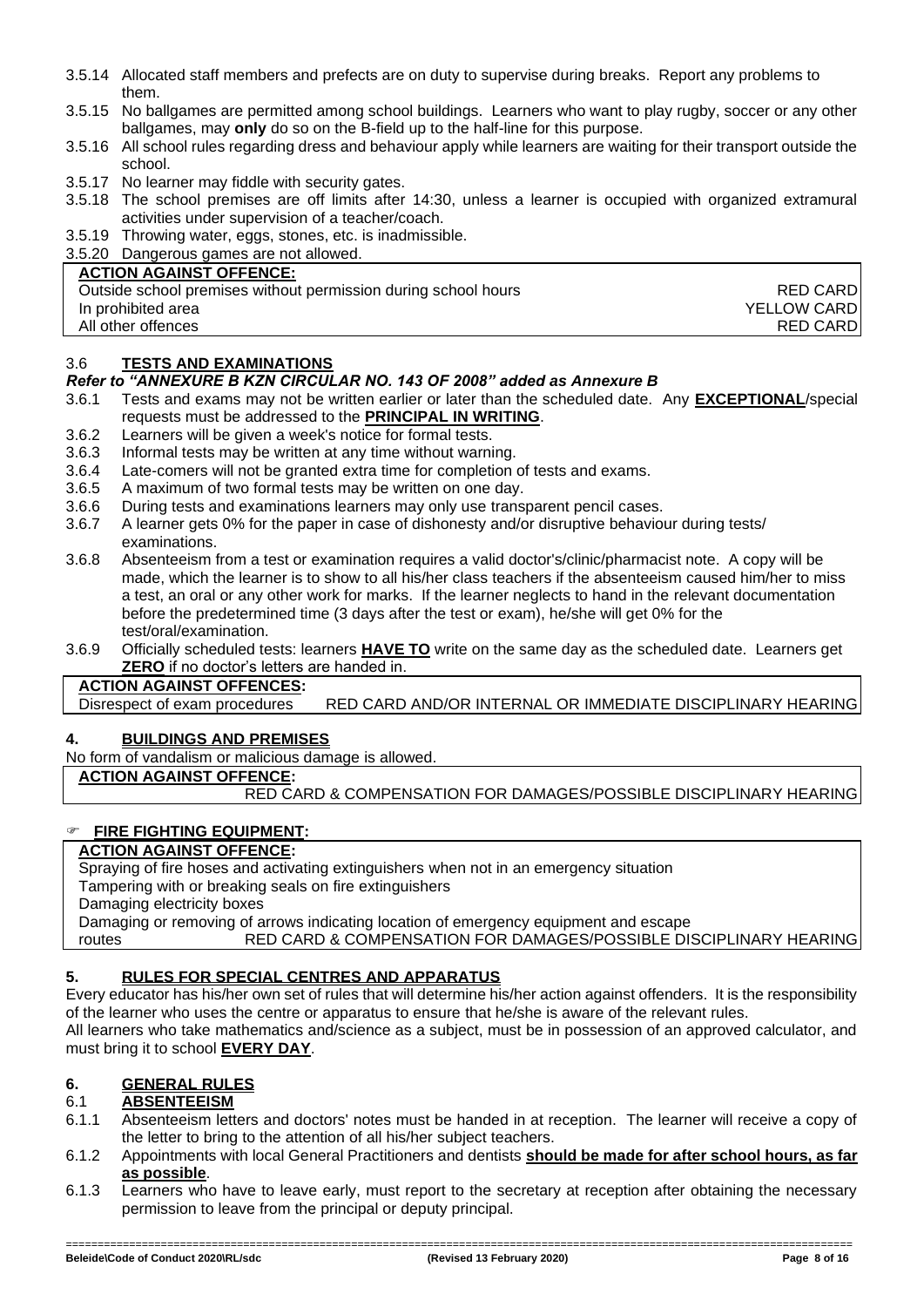- 6.1.4 Learners who leave the school premises during school hours will receive a form which is to be taken to the teachers whose classes will be missed. The teacher will take note and write down what work will be missed, e.g. test/class work/homework, etc. for the parent's recognisance.
- 6.1.5 Due to safety concerns the learner must be collected and signed out in the foyer by the parent/guardian personally. If not, the person fetching the learner must bring written permission from the parent. This letter then serves as the parent's approval of the arrangements.
- 6.1.6 Playing truant whether for a period or the whole day, will lead to a red card.

#### 6.2 **ILLNESS**

- 6.2.1 Learners who become ill at school, must report to the secretary.
- 6.2.2 Learners who are ill will not be allowed to go home if there is no supervision at home. Sick learners should rather stay at home than come to school so that other learners and teachers are not exposed unnecessarily.
- 6.2.3 Learners in the sick bay will not be allowed to receive visitors or leave the sick bay before or during break. 6.2.4 By law, a learner suffering from a contagious disease may not attend school, e.g. measles, chicken pocks, head lice, pink eyes, etc. The learner may only come back with a doctor's/pharmacist's note of health. Please inform the school telephonically if your child has contracted a contagious disease.

#### 6.3 **GENERAL COURTESY**

- 6.3.1 Learners must stand up and greet all grown-ups (teachers as well as visitors).
- 6.3.2 Boys will not address grown-ups/girls with their hands in their pockets.
- 6.3.3 Learners are to offer assistance to any visiting grown-ups on the school premises.
- 6.3.4 Boys are to allow girls to enter and leave classrooms first.
- 6.3.5 Learners must stand up when a staff member enters the classroom.<br>6.3.6 Learners must offer valid excuses personally and timeously if they are
- 6.3.6 Learners must offer valid excuses personally and timeously if they are going to miss a practise or a match.
- 6.3.7 An attitude of carelessness, insolence and insubordination towards any teacher, grown-up, prefect or SRCmember will not be tolerated.

#### 6.4 **PARKING**

- 6.4.1 Motorcycles and bicycles must be parked in the allocated area. Bicycles must have locks.
- 6.4.2 Learners who come to school by motorcycle and want to park on the school premises, **must** have a valid license and apply for a parking space in advance. All learners' cars must be parked outside the school premises. If these rules are trespassed, permission for parking on school premises will be denied. Learners must bear in mind that this is a privilege and not a right. Learners are not allowed in their vehicles during breaks. This offence is punishable with a **RED CARD (unauthorised area).**
- 6.4.3 Richards Bay High School, the Governing Body and the staff cannot be held responsible for any loss or damage to motor vehicles, motor cycles or bicycles.

#### 6.5 **GENERAL CONDUCT**

- 6.5.1 The staffroom, photocopy room and staff kitchen are out of bounds for learners.
- 6.5.2 No visitors are allowed unless they have reported to the office and are in possession of a Visitor's Card.
- 6.5.3 Meetings "over the fence" are not allowed.
- 6.5.4 No physical intimate contact between boys and girls is allowed, this includes holding of hands, hugging, arm around the body, kissing, touching, etc. (This rule also applies to members of the same gender.)
- 6.5.5 Continuous disturbing behaviour/misbehaviour RED CARD

#### 6.6 **SEARCHING**

- 6.6.1 No weapons, stolen property, drugs, cigarettes, lighters, firearms or pornographic material allowed on school premises.
- 6.6.2 In terms of the Act of Control of Access to public premises and vehicles (Act 53 of 1985) as well as the South African Schools Act 84 of 1996, any person entering the school premises can be subjected to a search of their property and/or person.
- 6.6.3 The school reserves the right to confiscate any unwanted items including stimulants, alcohol, cigarettes, matches, lighters and lasers found in a learner's possession.

| <b>ACTION AGAINST OFFENCES:</b>                                    |                                      |
|--------------------------------------------------------------------|--------------------------------------|
| All offences regarding sickness and absenteeism                    | <b>REFER TO MENTOR</b>               |
| Attitude of carelessness, insolence, disobedience                  |                                      |
| and insubordination                                                | <b>RED CARD</b>                      |
| Parking violations                                                 | ENTRANCE IS REFUSED BY THE PRINCIPAL |
| Offences relating to general courtesy, parking & general behaviour | <b>RED CARD</b>                      |
|                                                                    |                                      |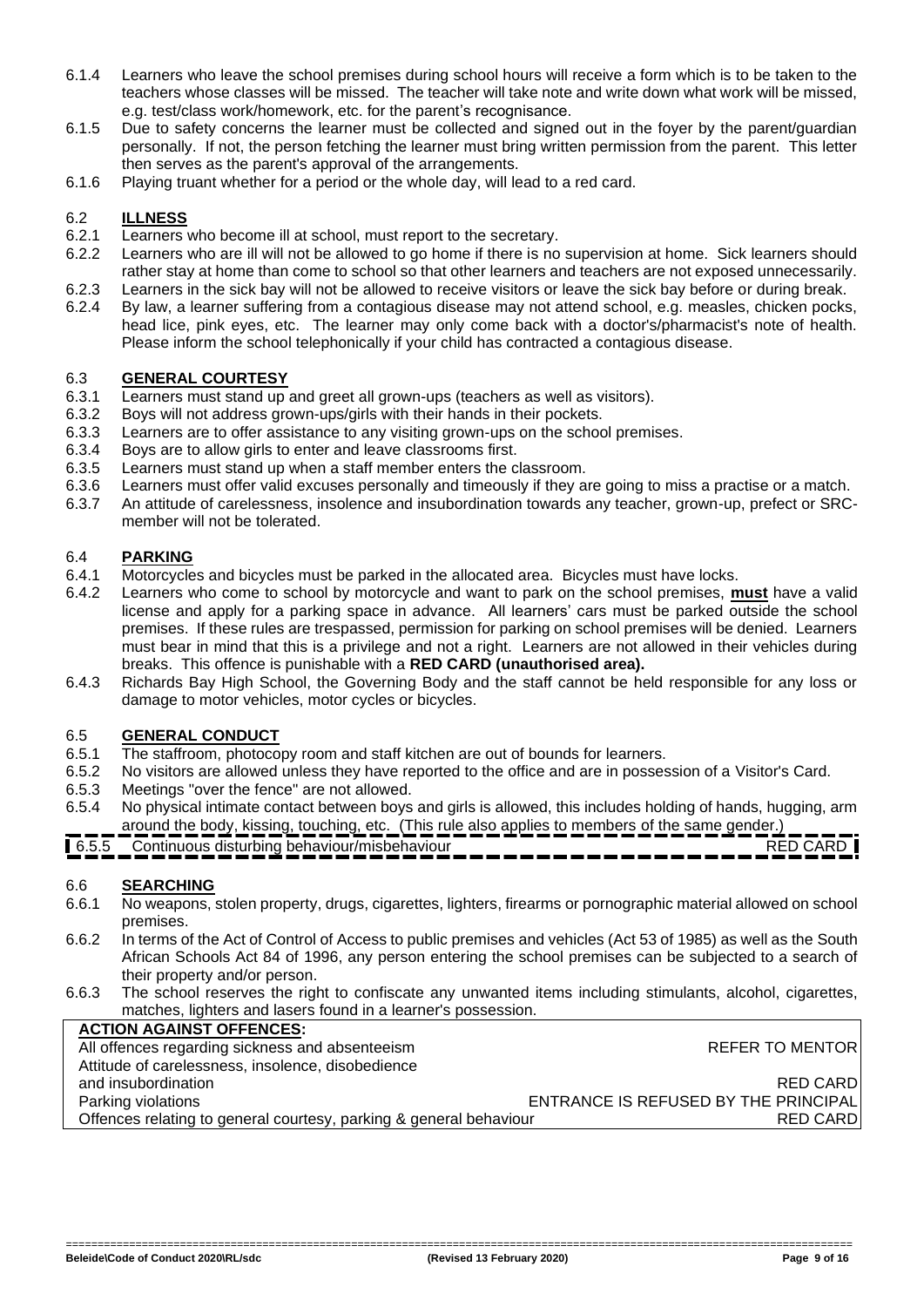#### **7. SERIOUS OFFENCES**

Some of these offences are punishable by law and may be reported to the police for further prosecution.

#### 7.1 **GENERAL**

Disturbing or disruptive behaviour<br>Disrespect towards teachers, prefects or RCL RED CARD / DISCIPLINARY HEARING Disrespect towards teachers, prefects or RCL <br>Spitting / 'I eeching' RED CARD / DISCIPLINARY HEARING Spitting / 'Leeching'

#### 7.2 **CAUSING DAMAGE**

#### 7.3 **VANDALISM**

Damage to learners' property RED CARD & COSTS & POSSIBLE DISCIPLINARY HEARING Damage to school property RED CARD & COSTS & POSSIBLE DISCIPLINARY HEARING

Graffiti on school property RED CARD & COSTS & POSSIBLE DISCIPLINARY HEARING Damage to school property RED CARD & COSTS & POSSIBLE DISCIPLINARY HEARING Abusing firefighting equipment RED CARD & COSTS & POSSIBLE DISCIPLINARY HEARING Damage to private property RED CARD & COSTS & POSSIBLE DISCIPLINARY HEARING Arson / Accomplice to arson RED CARD & COSTS & POSSIBLE DISCIPLINARY HEARING

#### 7.4 **SMOKING**

Government considers smoking a health risk and therefore the school needs to act accordingly. Possession of cigarettes, tobacco, matches, lighters and electronic cigarettes (vapes). Smoking in school uniform or while on school tour, field trips, etc. In the presence of smokers RED CARD<br>Trading in cigarettes **RED CARD**<br>DISCIPLINARY HEARING DISCIPLINARY HEARING The school reserves the right to confiscate any cigarettes, tobacco, matches and lighters found in a learner's possession. **ACTION AGAINST OFFENCES:**

| AUTION AGAINST OFFENCES.    |                 |
|-----------------------------|-----------------|
| Smoking                     | <b>RED CARD</b> |
| Smoking (repeated offences) | <b>HEARING</b>  |
|                             |                 |

#### 7.5 **AGGRESSION**

Involved in a fight **DISCIPLINARY HEARING/POSSIBLE EXPULSION** If offender is found guilty of hitting first without provocation, acting insultingly, over-reacting beyond normal limits, or being involved in fights regularly **DISCIPLINARY HEARING/POSSIBLE EXPULSION** Aggressor in a fight DISCIPLINARY HEARING/POSSIBLE EXPULSION<br>DISCIPLINARY HEARING/POSSIBLE EXPULSION DISCIPLINARY HEARING/POSSIBLE EXPULSION<br>RED CARD Offensive language Bullying DISCIPLINARY HEARING/POSSIBLE EXPULSION Assault **Assault** DISCIPLINARY HEARING/POSSIBLE EXPULSION<br>DISCIPLINARY HEARING/POSSIBLE EXPULSION DISCIPLINARY HEARING/POSSIBLE EXPULSION Racism DISCIPLINARY HEARING/POSSIBLE EXPULSION Shining laser light in learner's/educator's eyes **HEARING** Shining laser light in learner's exercise was expected by the ARING

#### 7.6 **ALCOHOL**

\*Possession or use of alcohol on school premises

\*Possession or use of alcohol in school uniform

\*Possession or use of alcohol while on school outing

\*Under the influence of alcohol in school uniform on school premises or during school outing *\*DISCIPLINARY HEARING/POSSIBLE EXPULSION*

The school reserves the right to confiscate any alcohol found in a learner's possession.

#### 7.7 **DECEIT/DISHONESTY/FRAUD**

**Lies: eg.** Counterfeit signature POSSIBLE DISCIPLINARY HEARING/RED CARD Fraudulent letters **POSSIBLE DISCIPLINARY HEARING/RED CARD**<br>Dishonesty in an oral declaration **POSSIBLE DISCIPLINARY HEARING/RED CARD** POSSIBLE DISCIPLINARY HEARING/RED CARD Dishonesty in a written declaration POSSIBLE DISCIPLINARY HEARING/RED CARD False bomb alarm, etc. SAPS/DISCIPLINARY HEARING/POSSIBLE EXPULSION

Dishonesty during tests and/or examinations OBTAIN ZERO MARKS, REFER TO MENTOR FOR RECORD KEEPING AND PARENTS ARE INFORMED

#### 7.8 **THEFT**

Theft DISCIPLINARY HEARING/POSSIBLE EXPULSION In possession of stolen property DISCIPLINARY HEARING/POSSIBLE EXPULSION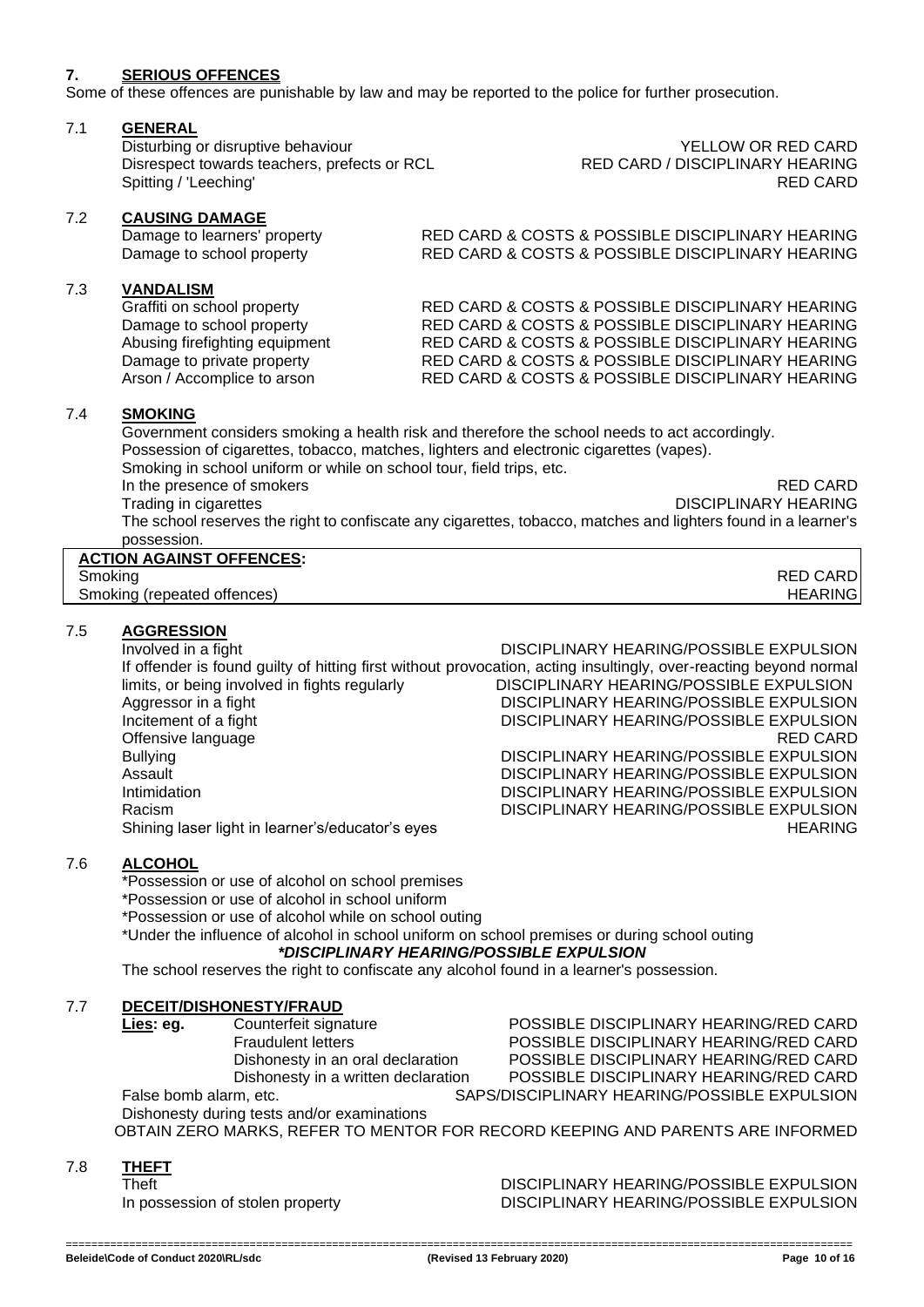#### 7.9 **TRADE**

\*Trading of any test of examination paper or material

HEARING: EXAMINATION IRREGULARITY COMMITTEE AND THE SCHOOL'S

DISCIPLINARY COMMITTEE

\*Trading of any product/item is strongly prohibited

GOODS WILL BE CONFISCATED/RED CARD/DISCIPLINARY HEARING \*Trading of any goods at the fence/gate is strongly discouraged

GOODS WILL BE CONFISCATED/RED CARD/DISCIPLINARY HEARING

#### 7.10 **DRUGS**

Dagga is the entry level drug which may lead to the use of more serious drugs. Even though dagga/cannabis has been legalized for home use for people older than 18, the school reserves the right to test a learner (if suspicious behavior is noted) for being under the influence thereof.

\*Learners who are tested positively for prohibited stimulants and etc. in sports

*ALL SPORT AWARDS ARE WITHDRAWN & NO PARTICIPATION IN SPORT EVENTS FOR A TIME AS DETERMINED BY THE RELEVANT SPORT ORGANIZATION*

\*Possession/sniffing of volatile matter DISCIPLINARY HEARING/LIKELY EXPULSION \*Possession/use/distributing/buying/selling of drugs DISCIPLINARY HEARING/LIKELY EXPULSION \*Under the influence of drugs in school uniform on school premises during a school excursion

 DISCIPLINARY HEARING/LIKELY EXPULSION \*Tested positive for drugs (intoxicating substances)

SUSPENSION/DISCIPLINARY HEARING/LIKELY EXPULSION

\*Possession/use/distributing/buying/selling of illegal substance DISCIPLINARY HEARING/LIKELY EXPULSION

#### 7.11 **WEAPONS**

\*Possession and/or use of fireworks, lasers, knives, fire arms, explosives and/or other dangerous weapons The school reserves the right to confiscate any weapons found in a learner's possession. *\*DISCIPLINARY HEARING/POSSIBLE EXPULSION*

#### 7.12 **SEXUAL MISCONDUCT**

\*Being in possession of condoms

- \*Hitting or touching private parts
- \*Possessing/drawing/writing of pornography
- \*Rape
- \*Harassment

\*Suggestive behaviour/movements

- \*Indecent behaviour of sexual nature
- \*Fabricating pornography
- \*Fabricating any material of sexual nature
- \*Fabricating of indecent material

#### **ACTION AGAINST OFFENCES:**

 Sexual misconduct RED CARD AND/OR DISCIPLINARY HEARING Serious sexual misconduct DISCIPLINARY HEARING

Any serious sexual misconduct will be reported to the S.A.P.S. for further action

#### 7.13 **RACISM**

\*No form of racism will be tolerated

*\*DISCIPLINARY HEARING/POSSIBLE EXPULSION*

#### 7.14 **GENERAL**

Any cost incurred by the school as a result of a learner's violation, may be recovered from the parents/guardians.

#### **8. DETENTION**

Learners can be punished with General Detention / Staff detention. Punishment during detention may include writing lines, or community service.

| <b>Red Card Detention</b> | Fridays 13:30 - 16:00                                |
|---------------------------|------------------------------------------------------|
| Yellow Card Detention :   | 4 Breaks supervised by prefects                      |
| <b>Staff Detention</b>    | Mondays - Thursdays $14:15$ - $15:00$                |
|                           | (no excuses accepted for sport or culture practises) |

#### **ACTION AGAINST OFFENCES:**

Failure to attend staff detention **RED CARD**  If a learner fails to hand in a doctor's note/pharmacist's note for absenteeism/partial absenteeism on the day that he/she has to sit detention **RED CARD**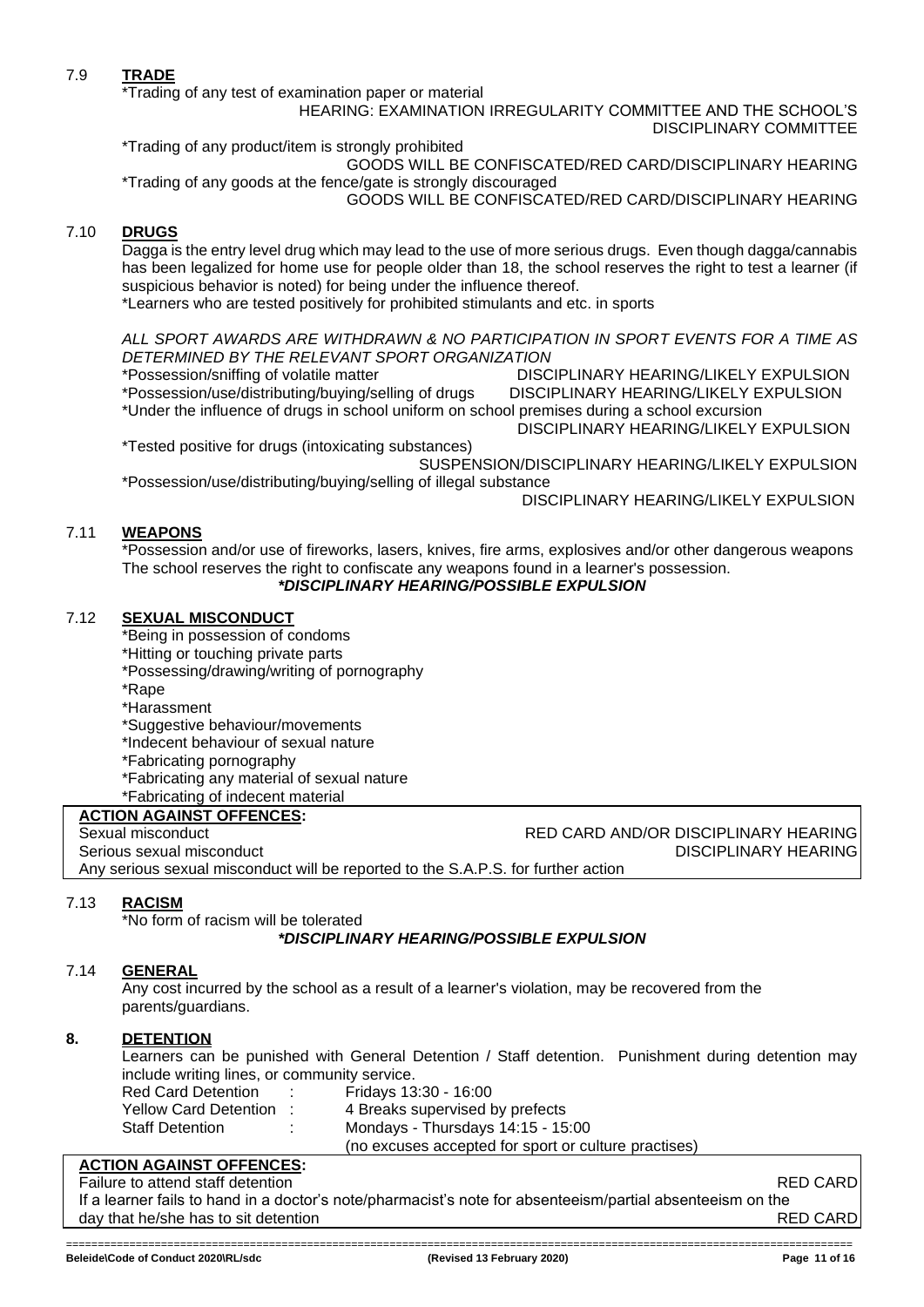#### **PLEASE NOTE:**

- For Red Card and Staff Detention learners will be warned at least 24 hours in advance, and parents will receive a sms.
- A Lack of transport is not an acceptable reason for not attending detention. Detention is, compulsory and parents are responsible for transport.
- Should a learner not report for detention on Friday, the learner will be prohibited from taking part in sport or cultural activities on the Saturday thereafter.

#### **COMMUNITY SERVICE:**

The focus area for cleaning/improvement will be determined by the teacher in charge of detention. Examples:

- \* Preparation of sports grounds
- \* Washing dishes
- **4** Cleaning blackboards
- \* Polishing trophies
- \* Scrubbing graffiti off walls and doors
- \* Washing windows
- \* Sweeping classrooms and / or corridors
- \* Sanding desks
- \* Cleaning up flower beds
- \* Picking up litter
- \* Raking leaves
- \* Dusting chairs, window sills, cupboards, etc.

#### **9. APPLICATION**

| 1 yellow card                                                                                                   | Detention for 4 breaks, under prefect supervision        |
|-----------------------------------------------------------------------------------------------------------------|----------------------------------------------------------|
| 3 or more yellow cards                                                                                          | Become a red card                                        |
| Not turning up for yellow card detention                                                                        | Becomes a red card                                       |
| Missing red card detention without a valid excuse                                                               | Receives an additional red card and detention is carried |
|                                                                                                                 | over to the next week                                    |
| 1 red card                                                                                                      | Detention: Friday 13:15 - 16:00, a once-off session      |
| Maximum of 3 red cards                                                                                          | Disciplinary hearing/Mediation                           |
| Disruptive / bad behaviour, including breaking of any<br>classroom management rules / text books left at home / | <b>Staff detention</b>                                   |
| homework not done, etc.                                                                                         |                                                          |
| Disrespect towards authority                                                                                    | <b>Red Card</b>                                          |

#### **PLEASE NOTE:**

- *The actions and punishments above are general guidelines and may be deviated from in certain cases according to the Mentor or Principal's discretion.*
- *Serious offences not mentioned/listed in the Code of Conduct, or that defames the name of the school, can lead to a disciplinary hearing according to the school principal's discretion.*
- *This Code of Conduct remains valid until a new version of this document is released.*

\_\_\_\_\_\_\_\_\_\_\_\_\_\_\_\_\_\_\_\_\_\_\_\_\_\_\_\_\_\_\_\_\_\_\_ \_\_\_\_\_\_\_\_\_\_\_\_\_\_\_\_\_\_\_\_\_\_\_\_\_\_\_\_\_\_\_\_\_\_\_ **HJP MULLER J OELOFSE**

**PRINCIPAL CHAIRPERSON DISCIPLINARY COMMITTEE: SGB**

**Revised 13 February 2020 for 2020/RL**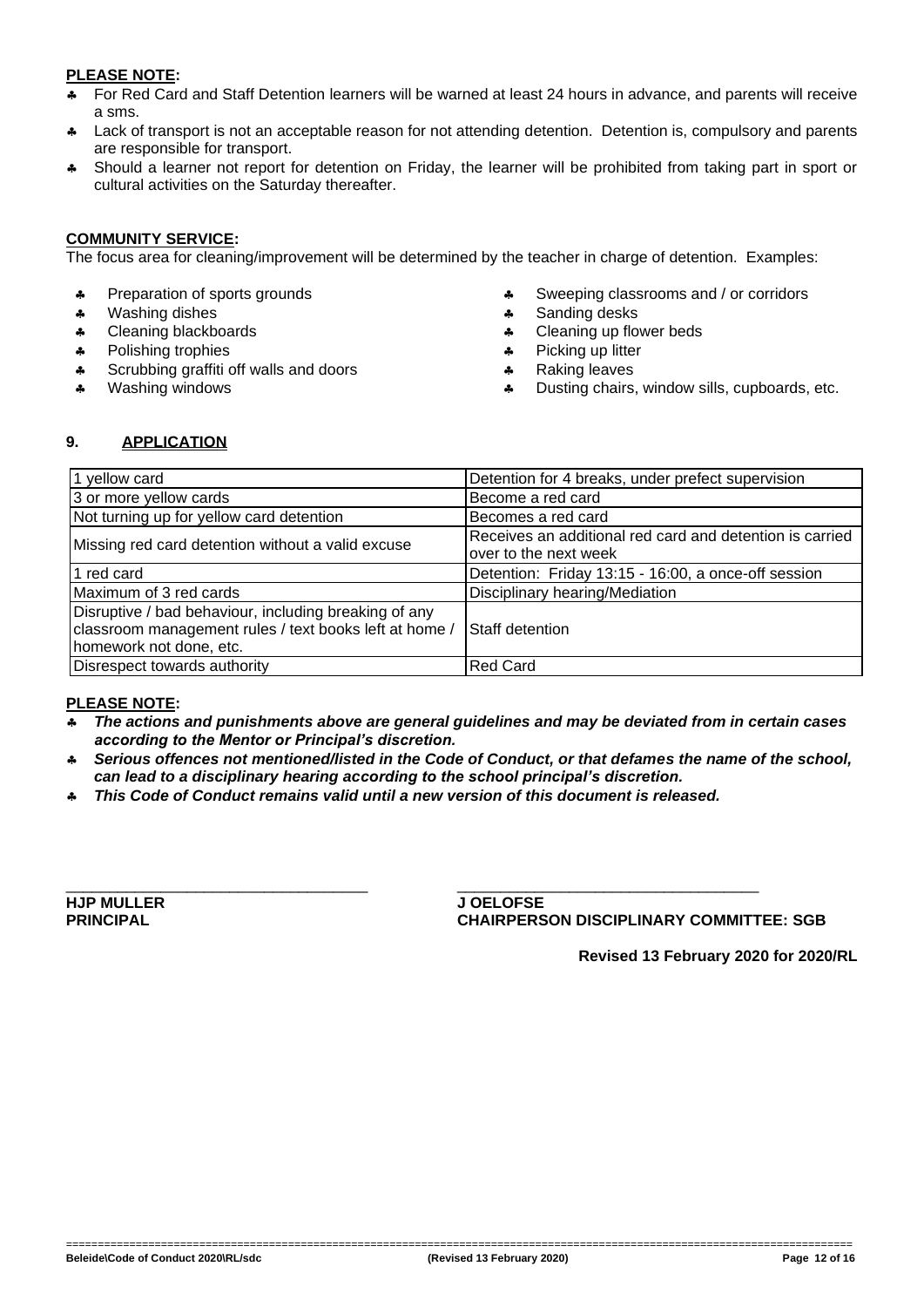- 
- 
- 
- [www.hsrb.org.za www.hsrb.org.za](http://www.hsrb.org.za/)



### **ANNEXURE A** HOËRSKOOL RICHARDS BAY RICHARDSBAAI ASSAY HIGH SCHOOL  $\boxtimes$  Privaatsak 1007, Richardsbaai, 3900  $\rightarrow$  Private Bag 1007, Richards Bay, 3900  $\boxtimes$ **as**  $035 789 3201 / 789 3742$  **b**  $035 789 3201 / 789 3742$  **b**  $035 789 3201 / 789 3742$  **d**  $035 789 1221$

 **Newsletter 03/2015**

#### 24 March 2015

Dear Parents

#### **LEARNER ABSENTEEISM & LATE-COMING**

School Management has made an analysis of learner absenteeism during the first term. It is extremely worrisome to note the tendency of parents allowing their children to stay at home without any specific reason.

This is a totally unacceptable practice as it is the parents' duty and responsibility to ensure that their children attend school as is stipulated in the Schools' Act (see quote below).

#### QUOTE

**3. Compulsory attendance.**—(1) Subject to *this Act* and any applicable provincial law, every *parent* must cause every *learner*  for whom he or she is responsible to attend a *school* from the first *school* day of the year in which such *learner* reaches the age of seven years until the last *school* day of the year in which such *learner* reaches the age of fifteen years or the ninth *grade*, whichever occurs first.

(2) The *Minister* must, by notice in the Government Gazette, determine the ages of compulsory attendance at *school* for *learners* with special education needs.

(3) Every *Member of the Executive Council* must ensure that there are enough *school* places so that every child who lives in his or her *province* can attend *school* as required by subsections (1) and (2).

(4) If a *Member of the Executive Council* cannot comply with subsection (3) because of a lack of capacity existing at the date of commencement of this Act, he or she must take steps to remedy any such lack of capacity as soon as possible and must make an annual report to the *Minister* on the progress achieved in doing so.

(5) If a *learner* who is subject to compulsory attendance in terms of subsection (1) is not enrolled at or fails to attend a *school*, the *Head of Department* may—

(*a*)

investigate the circumstances of the *learner*'*s* absence from *school*;

(*b*)

take appropriate measures to remedy the situation; and

(*c*)

failing such a remedy, issue a written notice to the *parent* of the *learner* requiring compliance with subsection (1).

(6) Subject to *this Act* and any other applicable law—

(*a*)

any *parent* who, without just cause and after a written notice from the *Head of Department*, fails to comply with subsection (1), is guilty of an offence and liable on conviction to a fine or to imprisonment for a period not exceeding six months; or (*b*)

any other person who, without just cause, prevents a *learner* who is subject to compulsory attendance from attending a *school*, is guilty of an offence and liable on conviction to a fine or to imprisonment for a period not exceeding six months.

**4. Exemption from compulsory attendance.**—(1) A *Head of Department* may exempt a *learner* entirely, partially or conditionally from compulsory *school* attendance if it is in the best interests of the *learner*.

(2) Every *Head of Department* must maintain a register of all *learner*s exempted from compulsory *school* attendance. END QUOTE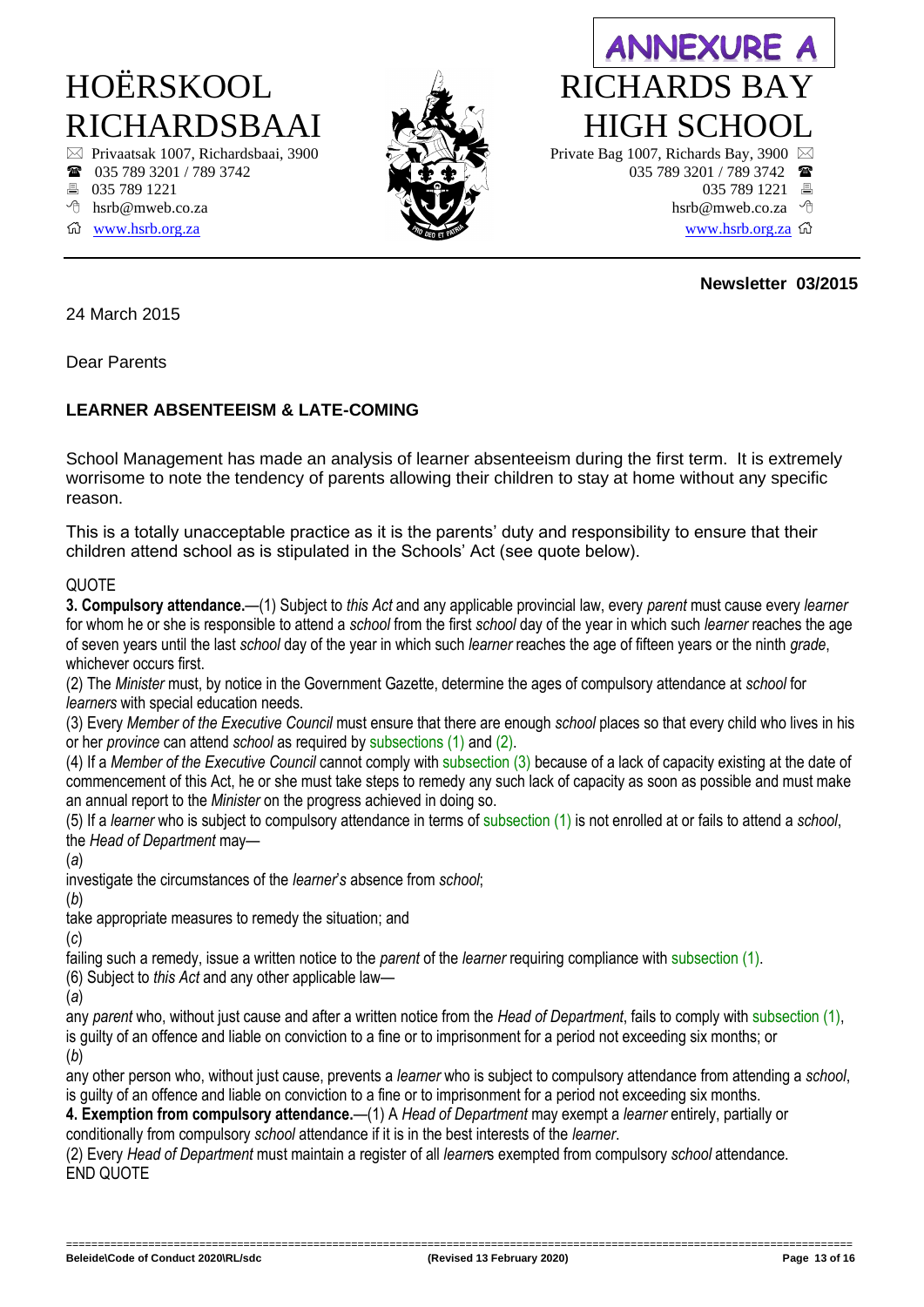Parents do not do their children a favour with this practice, but teach them to become irresponsible citizens.

It is in the learners' cardinal interest to attend school for their own progress academically, culturally or on sport level. The school will therefore not tolerate the continuation of this practice.

Should a learner be absent without any valid excuse, such a learner will be suspended for a period of 5 days during which time his/her parents can decide whether it is of any importance for their children to attend school. A Gr 12 learner who is absent from school without valid reasons, risks being deregistered from the Gr 12 final examination.

Parents are requested to contact the school immediately should a learner be absent for a long period of time. This is to ensure that arrangements can be made for the learner's academic work.

Learners with valid reasons and whose parents have contacted the school to make arrangements regarding their children's absence will obviously not be affected.

The school:

- experiences problems with learners who habitually arrive late at school, with or without their parents' knowledge;
- undertakes to contact the parents of learners arriving late immediately, informing them of the situation;
- will, from the beginning of the 2nd term, 13 April 2015, close its gates at 07:30.

Parents who drop off their children after 07:30, are requested to personally sign in their children at reception for accurate record keeping.

It is the school and the governing body's intention to change the school into a place that you as parents, learners and educators can be proud of. These measures are an attempt to advance the discipline of the school and we are confident that we will enjoy the full co-operation of our parents.

Please acknowledge receipt of this Newsletter by completing the Reply Slip and returning it to the Register Teacher by Tuesday, 31 March 2015.

The school wishes to express its gratitude to those parents who are committed to the school and the well-being of their children.

Regards

**PUTTER CTING PRINCIPAL** 

**NTGOMERY** <u>SON: SCHOOL GO</u>VERNING BODY

Letter approved and signed:

**HJP MULLER PRINCIPAL**

10 December 2015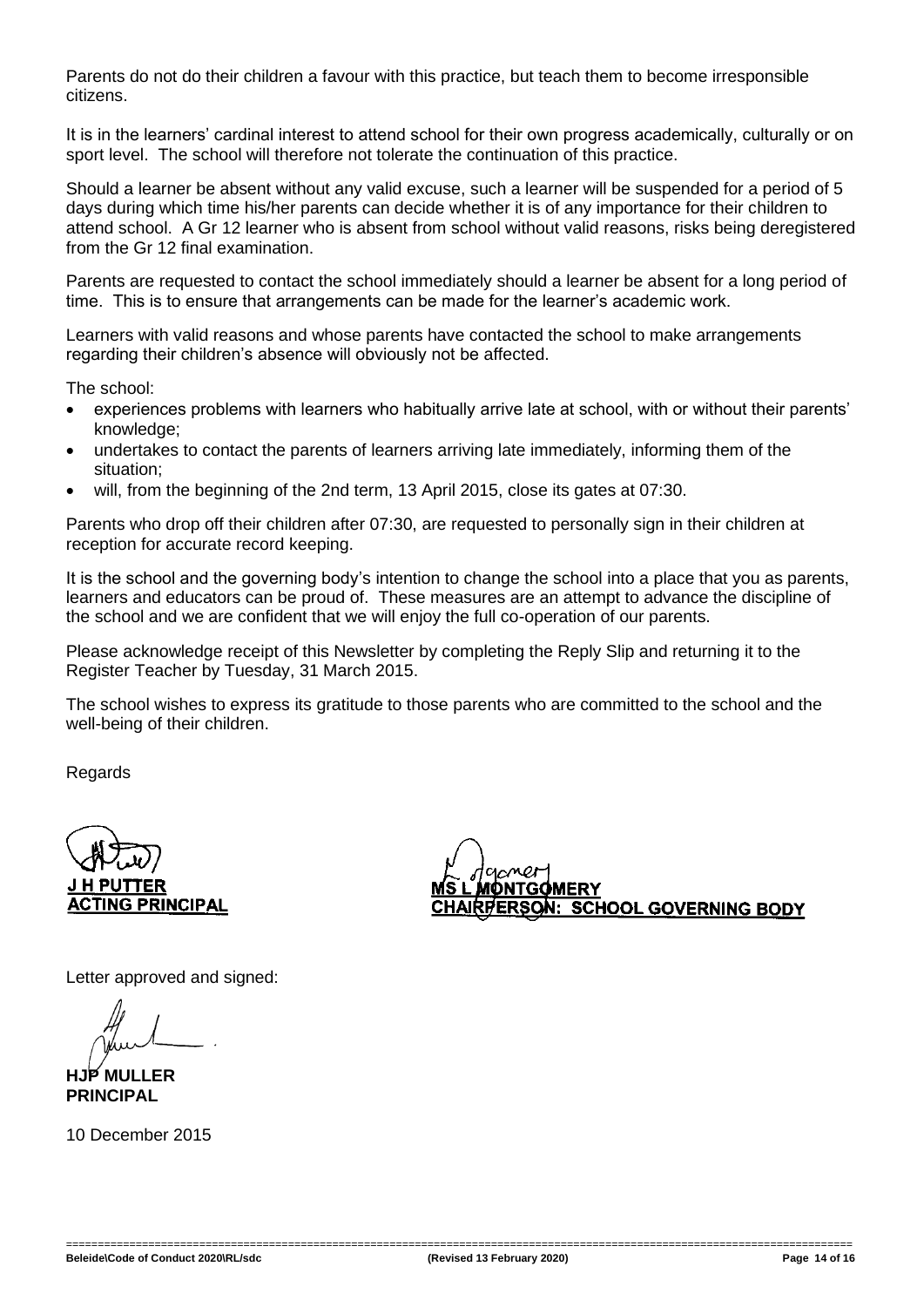### *CIRCULAR FROM THE DEPARTEMENT*



PROVINCE OF KWAZULU-NATAL Telephone: 033 3921807 ISIFUNDAZWE SAKWAZULU-NATALI Fax 033 3921226 PROVINSIE KWAZULU-NATAL Private Bag X9137 Pietermaritzburg 3200 **DEPARTMENT OF EDUCATION UMNYANGO WEMFUNDO** 247 Burger Street **DEPARTEMENT VAN ONDERWYS** Pietermaritzburg, 3201 **INHLOKOHHOVISI HEAD OFFICE** PIETERMARITZBURG TANK AND Enquiries Reference: Date: Inkomba: Heuko Navrae: D. Singh verwysing Datum 18 November 2008 **SENIOR GENERAL MANAGERS** TO-**GENERAL MANAGERS MANAGERS DISTRICT MANAGERS PRINCIPALS CHAIRPERSONS OF SCHOOL GOVERNING BODIES** KZN CIRCULAR NO. 143 OF 2008 POLICY ON LEARNER ATTENDANCE AT PUBLIC ORDINARY SCHOOLS Management of learner attendance at public ordinary schools is critical for the achievement of learning and educational outcomes. Attached is the policy on learner attendance at public ordinary schools as well as a guideline which schools may utilise to develop their own learner attendance policy. It is imperative that all public ordinary schools adhere strictly to the policy on learner attendance which comes into effect on 1 January 2009. The contents of this circular must be brought to the attention of all educators. R. Cassius Lubisi, PhD. Superintendent-General 3  $12008$ 

### *EXTRACT FROM "KZN DEPARTMENT OF EDUCATION POLICY ON LEARNER ATTENDANCE AND LEARNER ABSENTEEISM" (referred to in the circular)\*

9.14. Study leave

Under no circumstances must learners be encouraged either overtly or covertly to take leave for the purpose of studying during tests or examinations unless such leave is authorized by the Head of Department. Parents who request leave for the children must be reminded of their obligation of sending their children to school for the full duration of the academic year.

Learners must attend school everyday of the year without exception even during days when examinations are not written except in the instance of Grade 12 learners in a school writing end of year examinations.

### *It is important to bear in mind that these rules are also applicable during the Gr. 12 Trial Examination.*